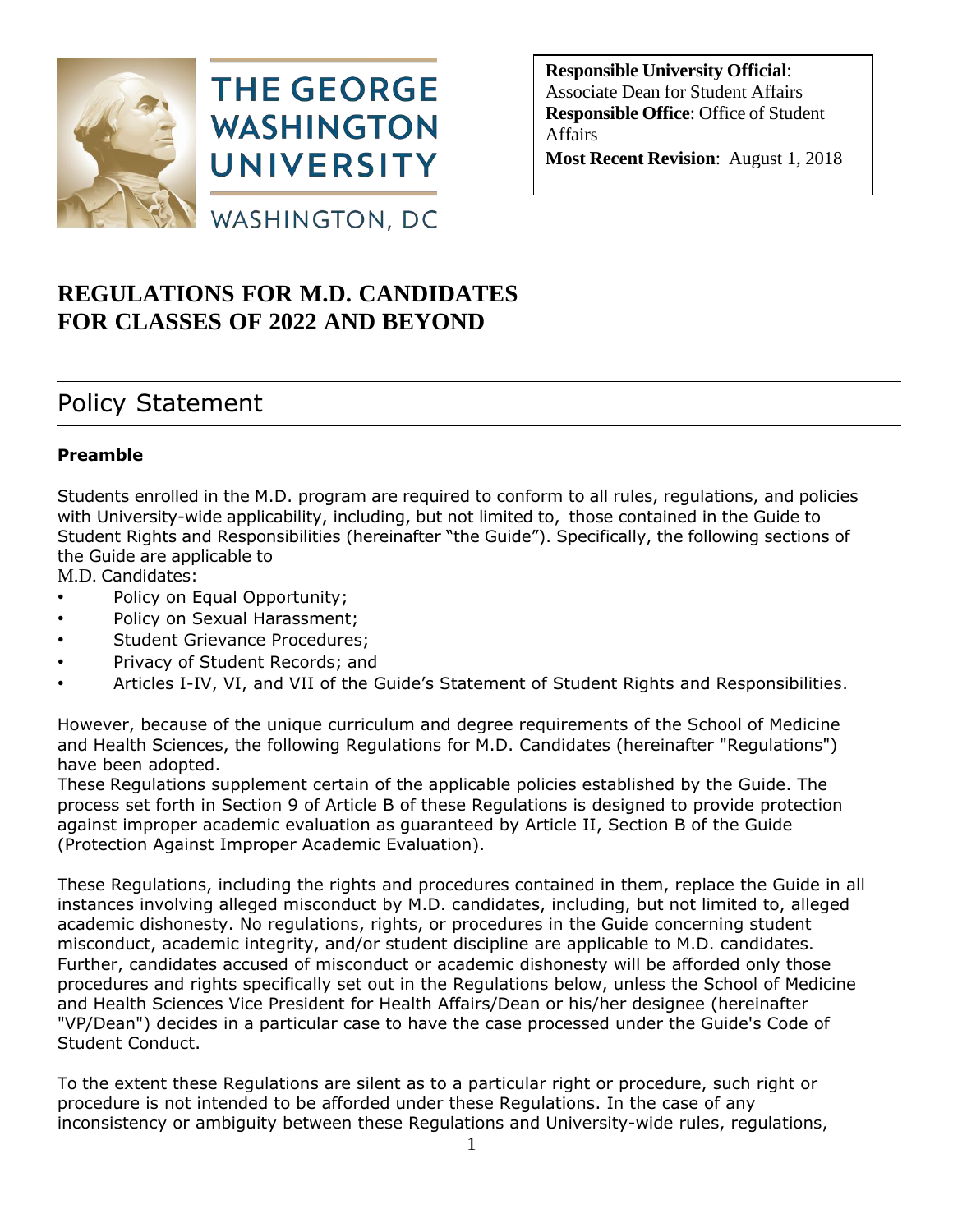and policies, including the Guide, these Regulations shall govern. Additionally, policies of the School of Medicine and Health Sciences (SMHS) are listed on the SMHS website at http://smhs.gwu.edu/academics/md/current-students/policies. Students are expected to comply with all SMHS policies. Failure to do so may result in disciplinary action.

Note – Throughout these Regulations, the following terms and definitions apply:

- 1. The Vice President for Health Affairs/Dean or his/her designee shall be referred to as "VP/Dean" (Dean Akman)
- 2. The Senior Associate Dean or his/her designee shall be referred to as "Sr. Assoc. Dean" (Dean Simons)
- 3. The Associate Dean for Student Affairs or his/her designee shall be referred to as "dean" (Dean Goldberg)
- 4. The 4 year curriculum is divided into three phases Fundamentals of Medicine ("FOM") Fundamentals of Clinical Practice ("FCP") Transition to Advanced Clinical Practice ("TCP")
- 5. A "course" is defined as a block, course, clerkship, or elective

\* Throughout these Regulations, "FOM" curriculum shall also be referred to as "Pre-clinical," and "FCP" and "TCP" curriculum shall collectively also be referred to as "Clinical."

### **A. General**

- 1. The minimum requirements for the M.D. degree are:
	- a. Completion with a passing grade of all coursework designated by the School's Faculty Assembly to be required. All coursework requirements for the M.D. degree can be found at: http://smhs.gwu.edu/academics/md-program/currentstudents/policies
	- b. Passing scores on USMLE Step1, Step 2 CK and Step 2 CS
	- c. Completion of M.D. program requirements within 7 years from date of matriculation unless an exception is made by the Sr. Assoc. Dean or Medical Student Evaluation Committee (MSEC)
- 2. Using the guidelines below, the Medical School Evaluation Committee ("MSEC") will periodically determine and report to the School's Faculty Assembly regarding the appropriate number of credits for all courses.
	- a. Pre-clinical:
		- i. One credit hour for each week, adjusted as appropriate.
	- b. Clinical:
		- i. Five credit hours for each four-week experience; three credit hours for each two-week experience.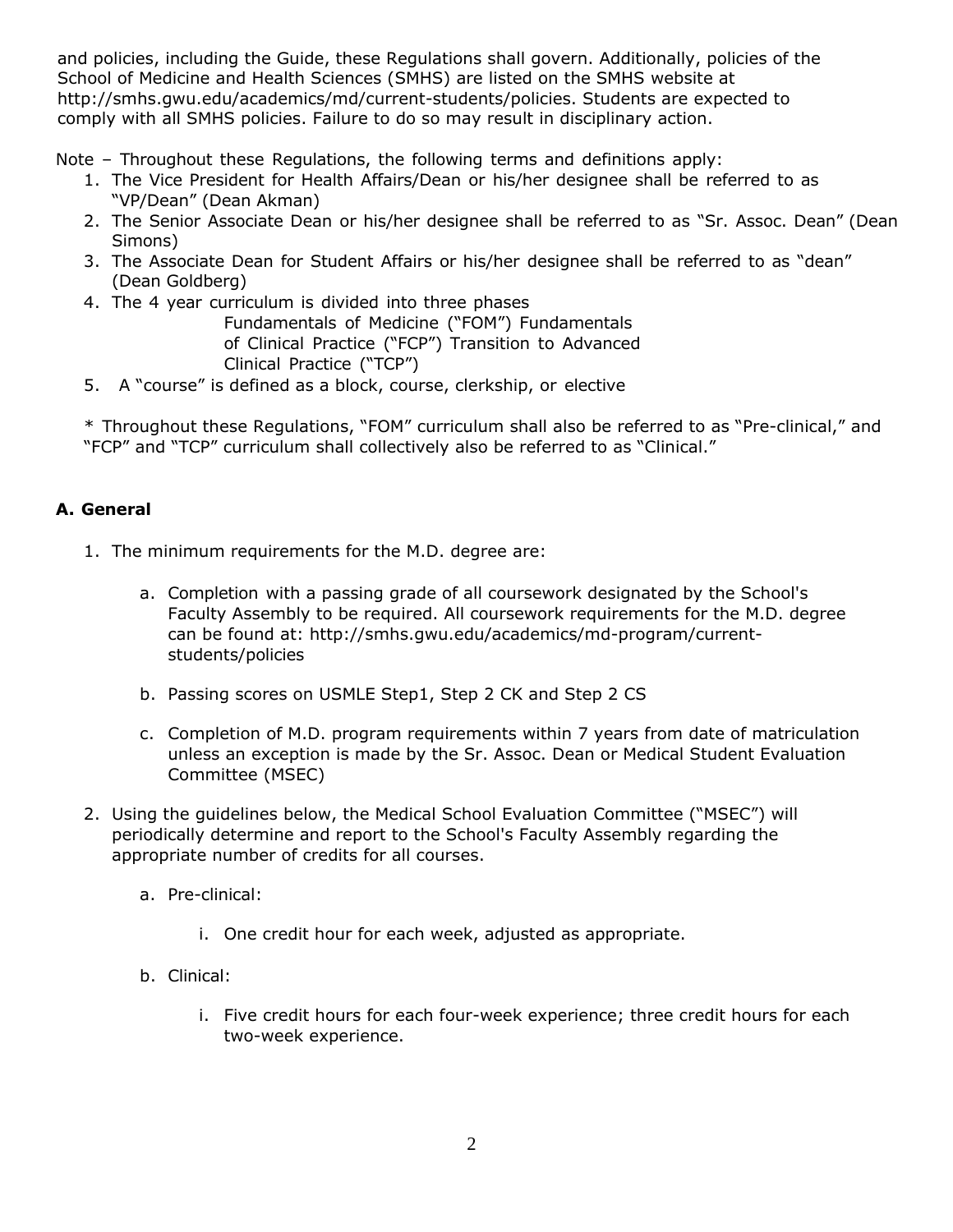### **B. Evaluation of Academic Performance**

- 1. The faculty is responsible for evaluation of the performance of students in a meaningful, useful, and timely manner. The authority for assignment of grades rests with academic departments or with faculty of interdisciplinary courses. Faculty are responsible for the assignment of grades on a basis that is rational, just, and unbiased. Notations of "Incomplete", "Withdrawal" and "Exempt" may only be assigned by the dean.
- 2. The grading system is as follows:
	- a. Pre-clinical required courses: Pass (P); Conditional (CN); Fail (F)
	- b. Clinical required and elective coursework: Honors (H); High Pass (HP); Pass (P); Conditional (CN); Fail (F)
	- c. Electives (as designated in the clinical course catalog): Pass (P); Conditional (CN); Fail (F)
	- d. Intersessions and FCP Block: Pass (P); Conditional (CN); Fail (F).
- 3. The following definitions apply:
	- Honors (H) -- Those students whose performance in a subject is determined to be of superior quality shall be assigned the grade of Honors (H).
	- High Pass (HP) Those students whose performance in a subject is determined to be of above average quality shall be assigned a grade of High Pass (HP).
	- Pass  $(P)$  -- All students, with the exception of those defined above, whose performance in a subject meets the requirements established shall be assigned a grade of Pass (P).
	- Conditional (CN) -- Those students who do not meet the minimum requirements established, but who could reasonably be expected to do so through a limited program of remedial work, shall be assigned the grade of Conditional (CN).
	- Fail (F) -- Those students whose performance in a subject clearly falls far enough below passing standards that limited remedial work would be inadequate to correct the deficiencies shall be given a grade of Fail (F).
	- In Progress (IP) -- The notation of "IP" is a temporary notation that will be assigned after one semester to students in courses that require more than one semester for completion. The notation of "IP" will be converted to a grade at the completion of the entire course. If an IP is not converted to a grade within one (1) year, it will be converted to a Fail (F) unless extended by the dean.
	- Incomplete  $(I)$  -- The notation of "I" may be assigned by the dean when a student fails to complete all the required work in a course. A determination as to whether such circumstances justify a notation of "I" shall be made on a case by case basis in the sole discretion of the dean. A student in Pre-clinical coursework may not proceed to Clinical coursework until a notation of "I" has been converted to a passing grade; a student in Clinical coursework must convert a notation of "I" prior to graduation. If not converted to a passing grade, a notation of "I" will be changed automatically to a grade of F one year after the assignment of "I." The one-year period may be extended by the dean if the student has been on a leave of absence or other extenuating circumstances.
	- Withdrawal (W) -- The notation of "W" may be assigned in the sole discretion of the dean, provided a student is not failing a course at the time of withdrawal.
	- Exempt (EX) -- The notation of "EX" may be assigned on a case by case basis, in the sole discretion of the dean, in consultation with the responsible faculty, when a student proves competent in a subject or when a student is given credit for passing an equivalent course in another institution acceptable to the dean.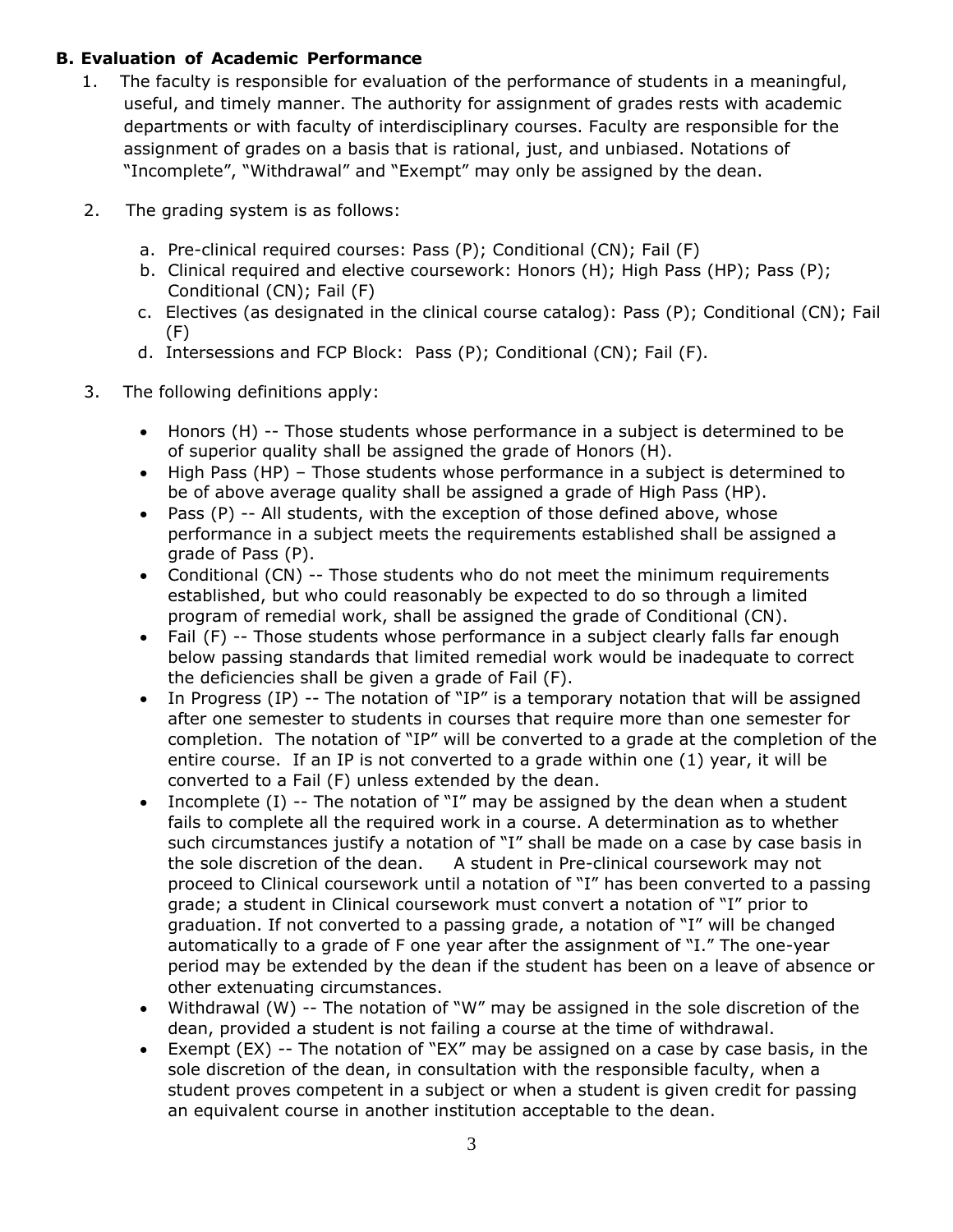- 4. All grades are expected to be submitted to the registrar as soon as possible but not later than six (6) weeks after the student has completed a course or clerkship. The MSEC shall make the determination as to whether and when a student may remediate an F and/or CN grade.
- 5. A grade of F requires that the student repeat the course or complete an equivalent remedial experience. No Pre-clinical student will be permitted to repeat more than one course or complete an equivalent remedial experience for more than one course over the summer. A grade of F will remain permanently on the student's record.
- 6. No student may proceed from Pre-clinical to Clinical coursework of the MD program without having first upgraded all grades of F and CN to a passing grade, except in rare circumstances approved by the dean. Students with failing or conditional performances in Clinical coursework may remedy those deficiencies during the Clinical portion of the curriculum with the approval of the dean.
- 7. Performances upgraded from the conditional to the passing level will be graded as CN/P. Students who are permitted to convert a CN by performing limited remedial work may elect to repeat the course, provided it is being offered, rather than undertake a limited remedial program to convert a CN. In that case, the initial grade of CN will remain on the student's transcript. Students who are permitted to convert a CN but fail to do so will be graded as CN/F. A grade of CN/F requires that the student repeat the course or complete an equivalent remedial experience.

Failure to convert a CN within the period as prescribed by the dean shall result in automatic conversion of a CN to CN/F.

8. The dean will inform the MSEC of the names of all students receiving grades of F or CN and submit their academic records to the MSEC for evaluation and determination.

#### **C. Grades/Evaluation Appeal**

Any student who considers an individual or final grade or evaluation to be unjust or inaccurate may appeal the grade. A grade cannot be appealed based on the content or wording of the examination.

A. Pre-clinical Blocks

A student who wishes to appeal a grade (either an individual or final grade) in a Pre-clinical Block must submit the appeal on the "Appeal of Grade in Pre-clinical Block" form within fourteen (14) calendar days from the date on which the grade was received. The form must be submitted to the Block Director with a copy to the dean. The student is deemed to have received the grade on the calendar day immediately after it is posted in any format. If a student appeals his or her final grade the appeal may not be based upon individual grades that were not appealed in a timely manner previously.

If the issue is not resolved to the student's satisfaction within 14 calendar days after the Block Director receives the appeal, the student may appeal the grade or evaluation in writing to the Sr. Assoc. Dean, with a copy to the dean, setting forth the reasons for reconsidering the grade or evaluation. In considering the student's appeal, the Sr. Assoc. Dean is limited to determining whether or not the grading procedures used were essentially the same as those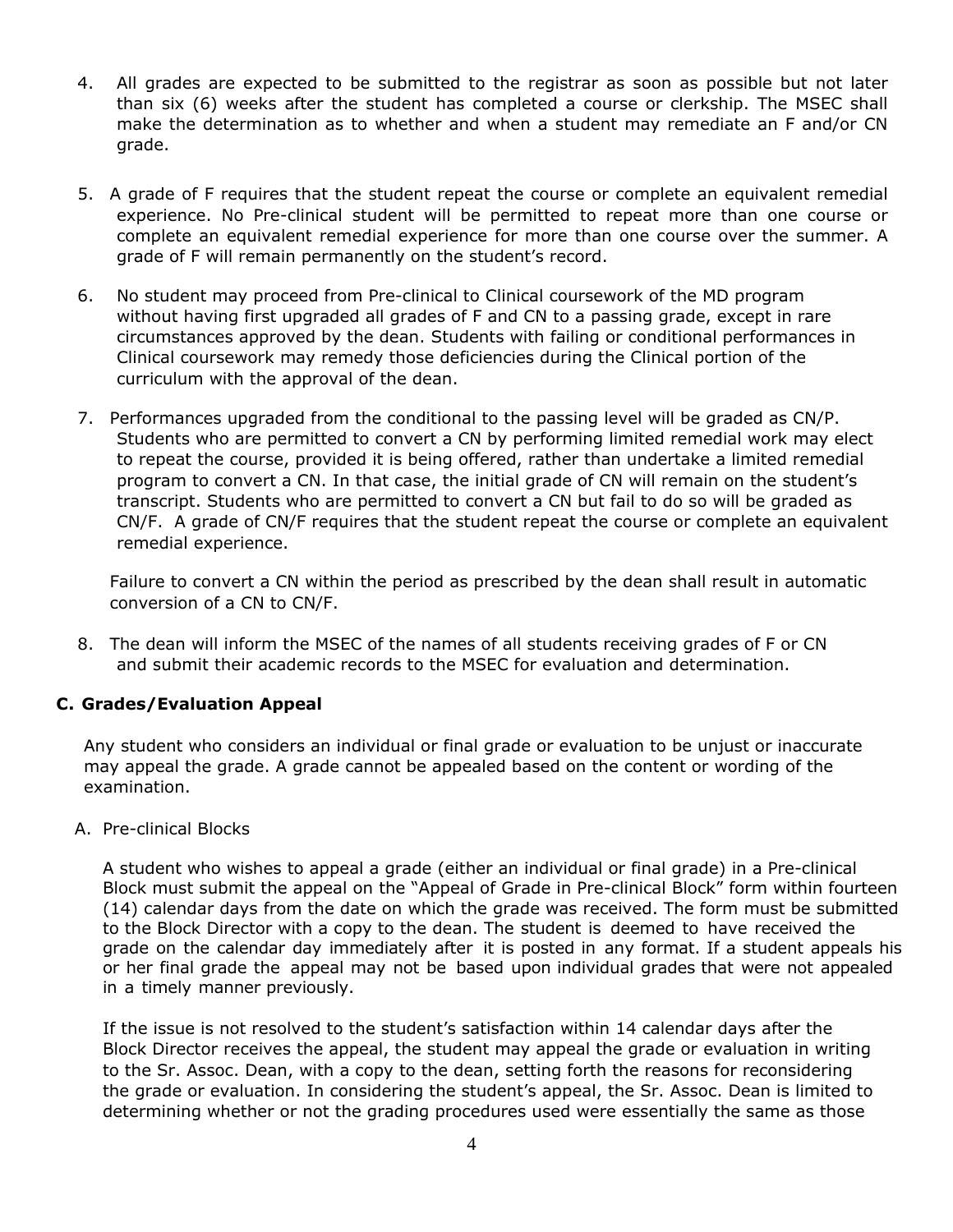used for other students in that block; and, independent of that conclusion, whether or not there is sufficient evidence of unjust or erroneous evaluation to warrant changing the grade. In carrying out this task, the Sr. Assoc. Dean may, at his/her sole discretion, seek advice from any other individuals. Should the Sr. Assoc. Dean find that the grade is unjust or inaccurate, he/she will, in consultation with the Block Director, determine an appropriate reevaluation procedure and/or grade for the student. The decision of the Sr. Assoc. Dean is final. Failure of the student to comply with these procedures within the stated time limits shall be deemed acceptance of the grade.

#### B. Clinical Clerkships/Courses

A student who wishes to appeal any component of a grade in a Clinical Clerkship/Course must submit the appeal on the "Appeal of Grade in Clinical Clerkship/Course" form within fourteen (14) calendar days from the date on which the final clerkship/course grade was received. For the Primary Care Clerkship, the 14 day clock for appealing the 4 week grade (clinical and/or exam) starts after the block grade is posted. The form must be submitted to the Clerkship/Course Director with a copy to the dean. The student is deemed to have received the final clerkship/course grade on the calendar day immediately after it is posted in any format.

If the issue is not resolved to the student's satisfaction within 14 calendar days after the Clerkship/Course Director receives the appeal, the student may appeal the grade in writing to the Chair of the responsible department, with a copy to the dean. The Chair shall conduct a review consulting as appropriate with other faculty, staff, and the student, and convey a determination to the student in writing, with a copy to the dean. All appeals for courses that fall outside the domain of a single department (IDIS) should go directly to the Sr. Associate Dean following the course director's determination.

If the issue is not resolved to the student's satisfaction within 14 calendar days after the Chair receives the appeal, and the student wishes to appeal it further, he/she shall do so in writing to the Sr. Assoc. Dean and copy the dean. In considering the student's appeal, the Sr. Assoc. Dean is limited to determining whether or not the grading procedures used were essentially the same as those used for other students in that clerkship/course; and, independent of that conclusion, whether or not there is sufficient evidence of unjust or erroneous evaluation to warrant changing the grade. In carrying out this task, the Sr. Assoc. Dean may, at his/her sole discretion, seek advice from any other individuals. Should the Sr. Assoc. Dean find that the grade or evaluation is unjust or inaccurate, he/she will, in consultation with the Chair of the department, determine an appropriate reevaluation procedure and/or grade for the student. The decision of the Sr. Assoc. Dean is final. Failure of the student to comply with these procedures within the stated time limits shall be deemed acceptance of the grade.

#### **D. Policy on Promotions and Graduation -- Requirements**

1. In general, promotion from one phase to the next for regular M.D. candidates -- and recommendation to the School's Faculty Assembly for award of the M.D. degree -- will be automatic upon completion of the minimum requirements for the M.D. degree as outlined in Section 1 of Article A of these Regulations. When evaluation of professional comportment and/or academic dishonesty is pending or completed under procedures described in Article G of these Regulations, promotion and graduation may be postponed, denied, or subject to additional requirements set for individual students by the VP/Dean or Sr. Assoc. Dean. Additional requirements may be set for all students by the faculty, dean, Sr. Assoc. Dean, and/or VP/Dean.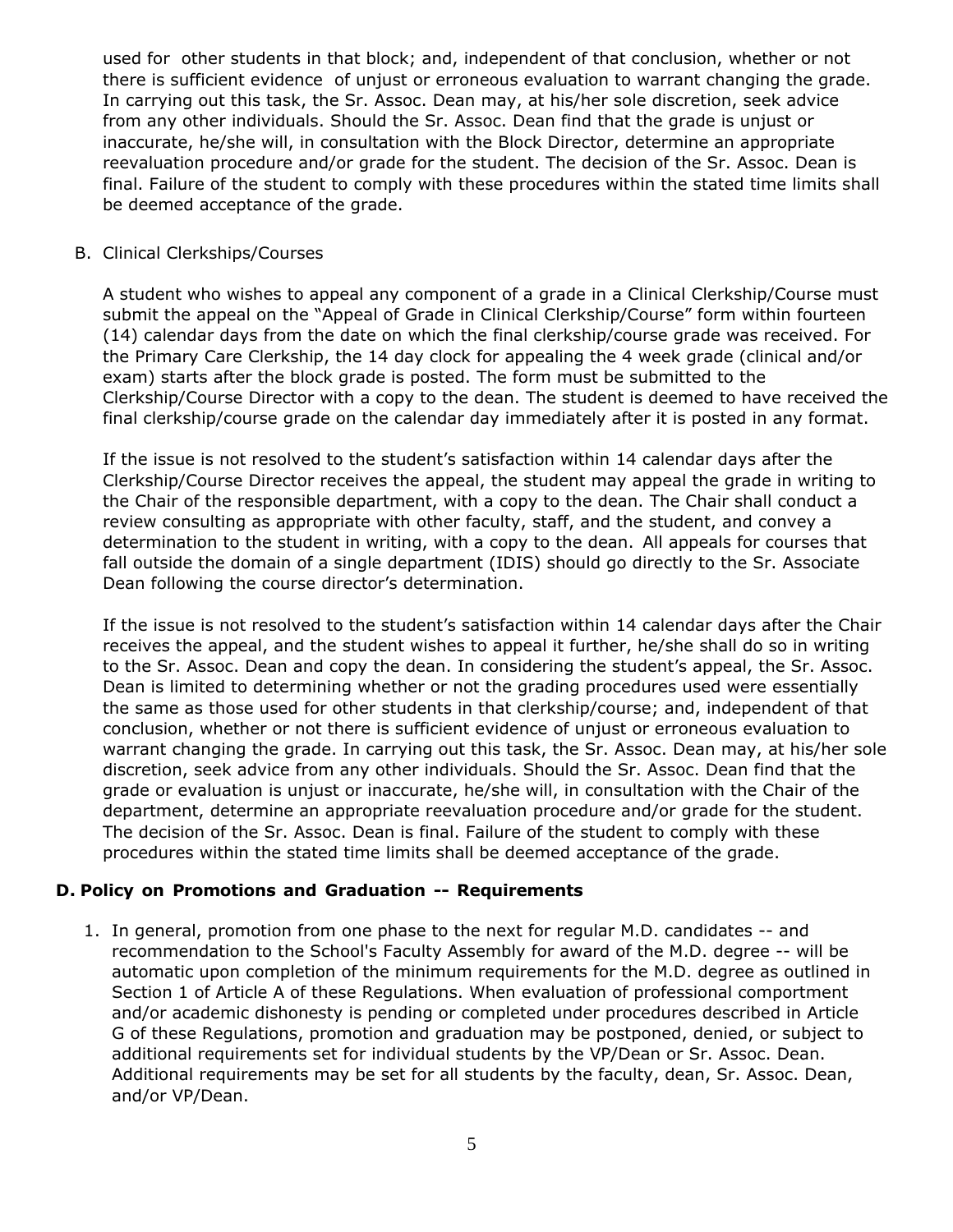#### 2. Specific Requirements

- a. Pre-clinical to Clinical
	- i. Successful completion of all required Pre-clinical coursework, with performance at least at the passing level. The student may not begin the work of Clinical coursework until all deficiencies of the Pre-clinical portion of the curriculum have been satisfactorily remedied.
	- ii. A passing score on Step 1 of the United States Medical Licensing Examination (USMLE), within parameters outlined in C.3 (USMLE Policy).
	- iii. Additional requirements for students who are at risk for dismissal may be imposed by the MSEC, Sr. Assoc. Dean and/or VP/Dean in order to progress from Pre-clinical to Clinical.
- b. Clinical to Graduation
	- i. Successful completion of all required coursework with performance at least at the passing level. All students are required to take USMLE Step 2 CS and CK by December 31st and record a passing score prior to graduation.

Additional requirements for students who are at risk for dismissal may be imposed by the MSEC, Sr. Assoc Dean and/or VP/Dean in order to progress to graduation. The MSEC and/or the School's Executive Committee of the Faculty Assembly may impose additional requirements for academic progression as set forth in subsections a. and b. above.

3. USMLE Policy

In the following policy, the dates will be strictly enforced. It is the student's responsibility to establish and complete the exam prior to the dates noted. Excuses based on inability to schedule the exam will not be accepted.

#### USMLE Step 1

All students are required to take USMLE Step 1 by the last Saturday in March following their Pre-clinical coursework. After taking the exam, students will be allowed to begin their coursework pending report of a passing score. Students who fail the exam may be permitted to complete the current clerkship followed by a study period to retake the exam or may choose to withdraw from the clerkship to study and retake the exam. These students will not be permitted to return to clinical coursework involving patient care until a passing score is received. These students may accrue up to five (5) credit hours in nonpatient care electives after taking the exam pending a passing score. All students are required to participate in the Foundations of Clinical Practice (FCP) course. All students who fail the exam for the first time must record a passing score on the exam within one year from the original test date. Failure to comply will place student at risk for dismissal by the MSEC.

In certain circumstances, a student may request to take the Step 1 exam for the first time on a date past the deadline. Permission must be granted by the dean and/or by the Sr. Assoc. Dean. Students who are granted an extension are not permitted to begin coursework until a passing score is recorded. All students are required to participate in the Foundations of Clinical Practice (FCP) course.

Students who are required to participate in Pre-clinical remedial coursework may petition the dean to extend the deadline for up to two months.

Students who fail a second attempt at Step 1 or fail to meet these testing deadlines will be placed on a leave of absence and are at risk for academic dismissal. Section E of the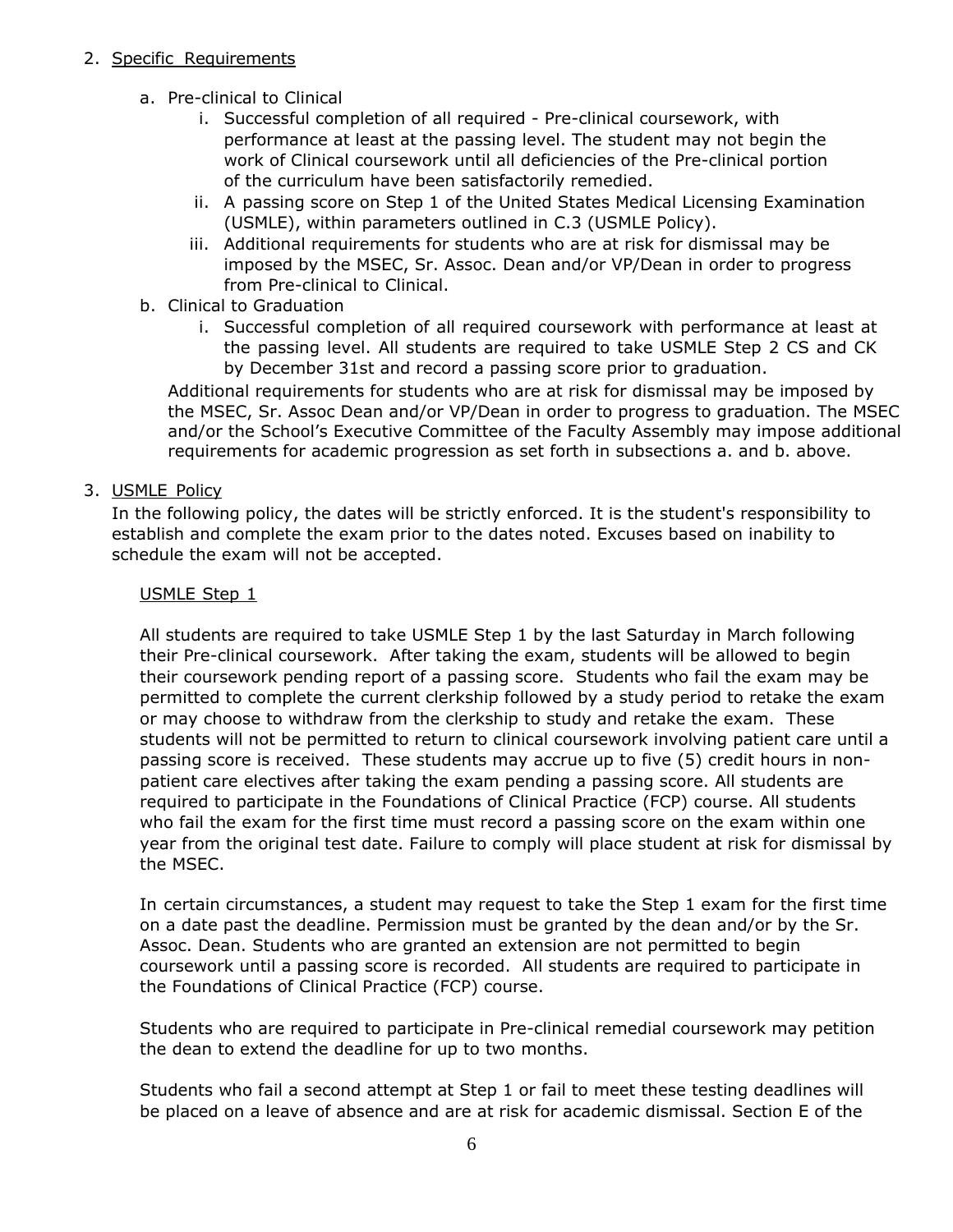Regulations for MD Candidates will apply in this situation.

#### USMLE Step 2

All students are required to take USMLE Step 2 Clinical Knowledge ("CK") and Step 2 Clinical Skills ("CS") Examinations by December 31 of their fourth year and pass prior to graduation. Individual exceptions must be approved by the Sr. Assoc. Dean. Students who fail either Step 2 CK or Step 2 CS two times will be at risk for academic dismissal. Section E of these Regulations will apply in these situations

#### **E. Irregular Progress**

#### 1. Leave of Absence

a. Leave of absence for up to one (1) year, including the conditions and timing of the return, may be granted at the discretion of the dean. The request must be in writing and must include, with particularity, the reasons for the request and relevant documentation for all circumstances except for those set forth in subsection (b) below. The dean, in his or her sole discretion, may extend a leave of absence beyond one year in the event of extraordinary circumstances warranting such an extension. The request for an extension of the leave of absence must be submitted by the student in writing and must set forth with particularity the reasons for the request. Depending on the nature of the reason for the leave of absence, the dean may request a letter from the student's health care provider certifying that the student is fit to return, including the basis for the certification. If a student takes a leave of absence prior to a course ending, the following notation will be recorded on the transcript:

"W" – if the student had a passing average at the time of the leave of absence "F" - if the student had a less than passing average at the time of the leave of absence "I" – at the discretion of the dean in rare circumstances

- b. If a student is on a Leave of Absence in order to complete remedial work or take a USMLE Step exam and requests an extension of his/her leave of absence beyond one year, the MSEC will decide whether or not to grant the extension
- c. If a student takes a leave of absence while eligible for or while in the midst of an academic dismissal proceeding, the following notation will be placed on his or her transcript: "leave of absence pending review for academic dismissal." If a student takes a leave of absence while in the midst of a professional comportment or academic dishonesty proceeding, the following notation will be placed on his or her transcript: "leave of absence pending review of allegation of academic dishonesty [or professional comportment infraction] and prior to complete review and determination."
- d. Students who fail to meet the timing and/or conditions for return after an approved leave of absence will be automatically dismissed from the M.D. program, unless an exception is granted at the sole discretion of the VP/Dean.

#### 2. Withdrawal from the MD Program

A student who withdraws from the MD program and subsequently changes his/her mind and wishes to re-enter the program, must reapply through the admissions process, as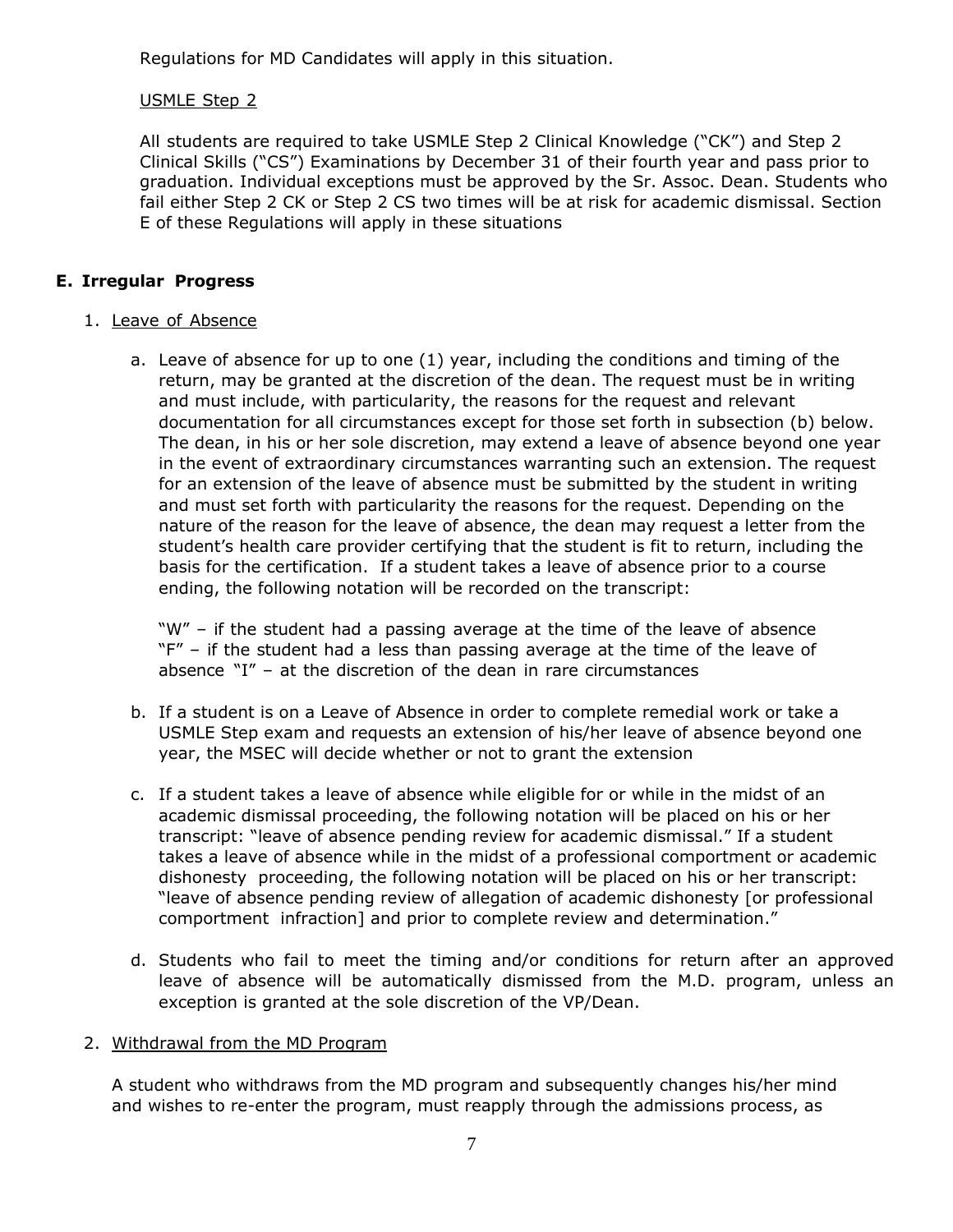would any other applicant for medical school. If a student withdraws while at risk for dismissal and before the MSEC decides to dismiss a student, the following notation will be placed on his or her transcript: "withdrew pending review for academic dismissal." If a student withdraws before the Subcommittee on Honor and Professionalism makes a decision about allegations of professional comportment or academic dishonesty, the following notation will be placed on his or her transcript: "Withdrew pending review of allegation of academic dishonesty [or professional comportment infraction] and prior to complete review and determination." A student may not withdraw once the MSEC or Subcommittee has convened or after being notified of a dismissal decision, either verbally or in writing.

#### 3. Repetition of a Year

The MSEC may require a student in academic difficulty or a student at risk for dismissal to repeat any part or all of the M.D. program.

#### 4. Transcripts

Holds will be placed on transcripts between the initiation and conclusion of proceedings involving academic dismissal, professional comportment, or academic dishonesty. Only the dean or his/her designee may grant an exception.

#### **F. Academic Dismissal**

- 1. A student is at risk of academic dismissal under the following circumstances:
	- a. The student receives a grade of F in any course;
	- b. The student receives grades of CN in two or more courses; The student receives a grade of CN or F in any course, when that student has previously been at risk for academic dismissal;
	- c. The student receives an F on the USMLE Step 1 exam on two attempts; or on the USMLE Step 2CK exam on two attempts; or on the USMLE Step 2CS exam on two attempts;
	- d. The student fails to meet any special requirement(s) previously specified for that student by the dean, Sr. Assoc. Dean, or VP/Dean as a condition for continuation in the MD program;
	- e. All CN grades in courses contribute to risk for academic dismissal, including those that have been upgraded. A CN downgraded to CN/F shall count as an F in determining whether a student is at risk for academic dismissal. A failure in a course that was taken to remedy a grade of F in a required course will count as an additional F.
- 2. A student at risk for academic dismissal will receive notification from the dean that he/she is at risk. Notification will be made after report of the grade that puts the student at risk for academic dismissal.
- 3. The MSEC shall conduct a review of the student's academic record and any written statement the student may wish to submit. The review shall include an opportunity for the MSEC to meet with the student. Since the meeting is not adversarial, the student shall not have legal representation present. Thereafter, the MSEC will meet in executive session and make a decision regarding the student's academic status in the M.D. program.
- 4. If the decision of the MSEC is to dismiss the student, within ten (10) calendar days from the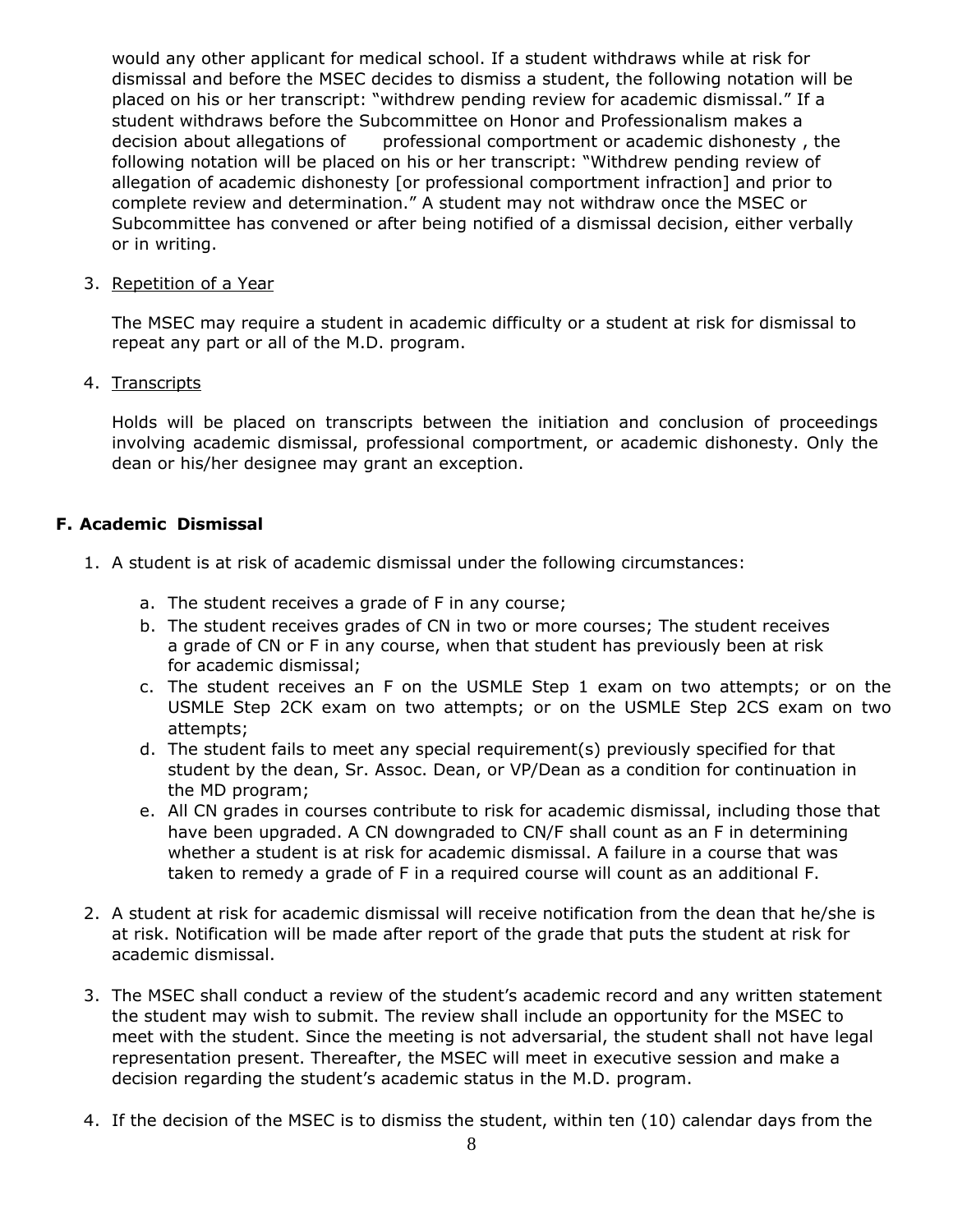date on which the student is notified in writing of the MSEC decision, the student may appeal to the VP/Dean. If the decision of the MSEC is anything other than dismissal, within 10 calendar days from the date on which the student is notified of the MSEC decision, the student may appeal to the Sr. Assoc. Dean. The appeal must be in writing and must fully state the basis for the appeal. The Dean or the Sr. Assoc. Dean, as the case may be, shall have discretion in the process for consideration of the appeal, including not limited to, sending the matter to the MSEC for further consideration.

The VP/Dean or Sr. Assoc. Dean (as the case may be) may consider the student's entire academic record and any documents submitted to the MSEC. The VP/Dean may also meet with the student prior to making a decision about the student's appeal. The VP/Dean or Sr. Assoc. Dean may also consult any other individuals regarding the appeal.

The decision of the VP/Dean or Sr. Assoc. Dean becomes effective when communicated to the student. That communication may be oral, but shall be memorialized in writing to the student. The decision of the VP/Dean or Sr. Assoc. Dean on the student's appeal shall be final.

#### **G. Evaluation of Professional Comportment and Academic Integrity**

#### **CODE OF HONOR AND PROFESSIONALISM**

The Code of Honor and Professionalism is comprised of the General Principles of Professional Comportment and the General Principles of Academic Integrity as set forth below.

1. General Principles of Professional Comportment

The School of Medicine and Health Sciences expects M.D. students to adhere to the high standards of behavior, integrity, character, and ethics befitting the medical profession.

At a minimum this means students must:

- Behave honestly and ethically in their academic and professional pursuits;
- Treat professional colleagues, patients, and their family members considerately and respectfully avoiding behaviors considered aggressive, hostile, abusive, or exclusive of others;
- Maintain patient information in confidence; in compliance with HIPAA and all applicable legal standards, to include all verbal, written, and electronic means of communication;
- Refrain from lying, cheating, stealing, and any behavior leading to misdemeanor or felony convictions;
- Avoid behavior that would be considered aggressive, hostile, abusive, or exclusive of others, or that would generally be considered mistreatment of other students, residents, faculty, or staff;
- Provide honest and accurate information on applications for residency, medical licensure, and membership in professional associations;
- Represent accurately professional status avoiding reference to self as M.D. or signing prescriptions;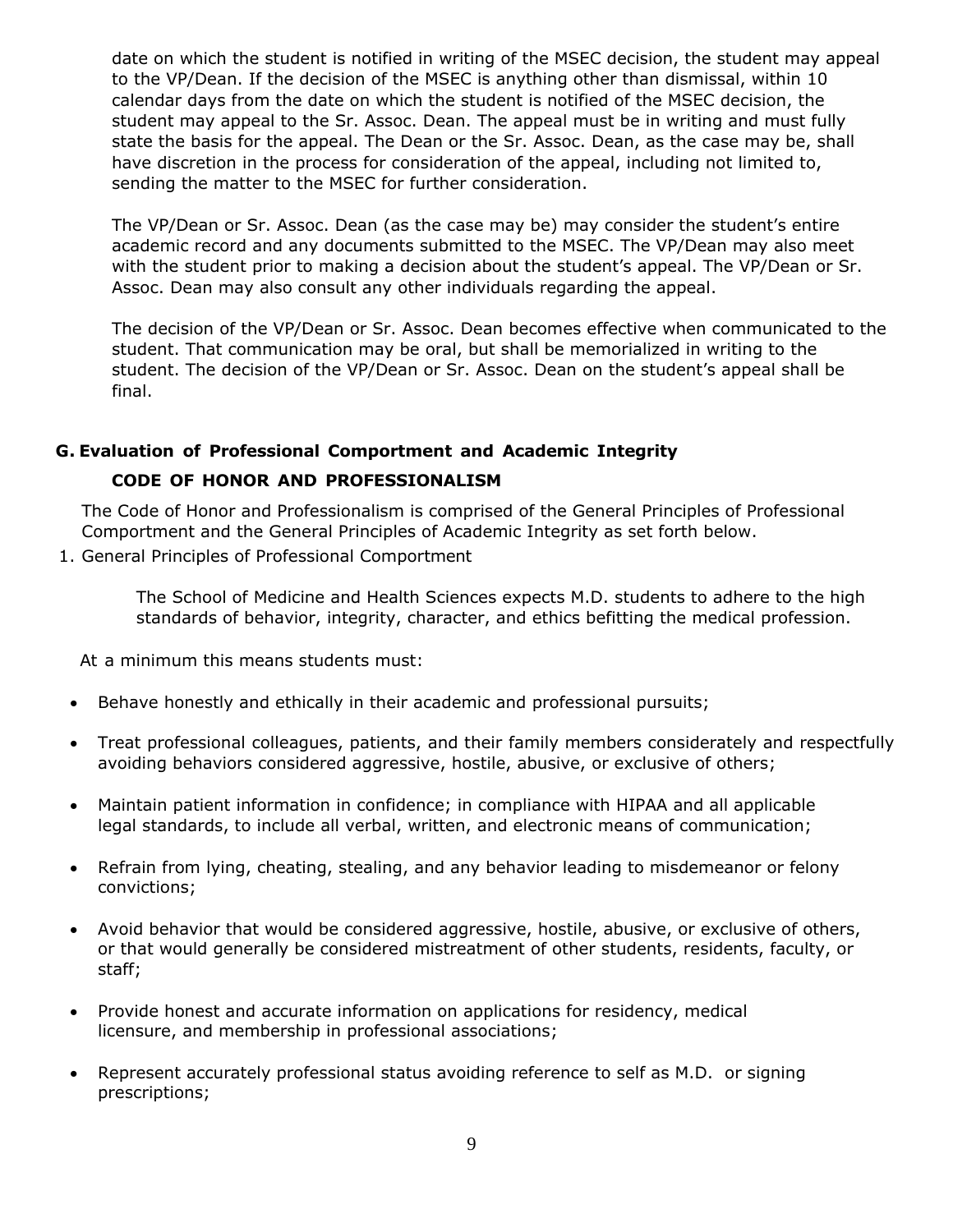- Refrain from plagiarizing any source in the preparation of academic papers or clinical presentations;
- Refrain from providing dishonest construction, interpretation, or reporting of research work;
- Refrain from falsification of any clinical report; and
- Adhere to any other commonly understood principles of professional comportment;
- 2. General Principles of Academic Integrity

The School of Medicine and Health Sciences expects M. D. students to behave honestly and responsibly in scholarship.

At a minimum this means students will not:

- Give or receive aid during an examination;
- Give or receive unpermitted aid in assignments;
- Infringe upon the rights of any other students to fair and equal access to educational materials; or
- Violate any other commonly understood principles of academic honesty. Professional comportment and academic integrity are governed by the Honor Code.
- 3. Faculty and Student Responsibilities under Code of Honor and Professionalism
	- a. Student Responsibilities
		- No code can explicitly enumerate all conceivable instances of prohibited conduct. In situations where the boundaries of proper conduct are unclear, the student has the responsibility to seek clarification from the appropriate Honor Code Council (as described below), member(s), faculty member(s), or dean(s).
		- Each student has the responsibility to participate in the enforcement of this Code of Honor and Professionalism ("Code"). Failure to take appropriate action is in itself a violation of the Code.
		- The student must agree to participate in the enforcement of this Code, and prior to matriculation, must sign a statement agreeing to uphold its principles while enrolled at the George Washington University School of Medicine and Health Sciences.
	- b. Faculty Responsibilities

Each faculty member has the responsibility to participate in the enforcement, promotion, and clarification of the Code. The faculty plays an integral role in the maintenance of the Code. To this end, faculty will endeavor to:

- Define the types of aid or collaboration permissible in course work;
- Avoid procedures or ambiguities that may create undue temptation to violate the Code; and
- Reinforce the tenets of the Code.
- 4. The Honor Code Council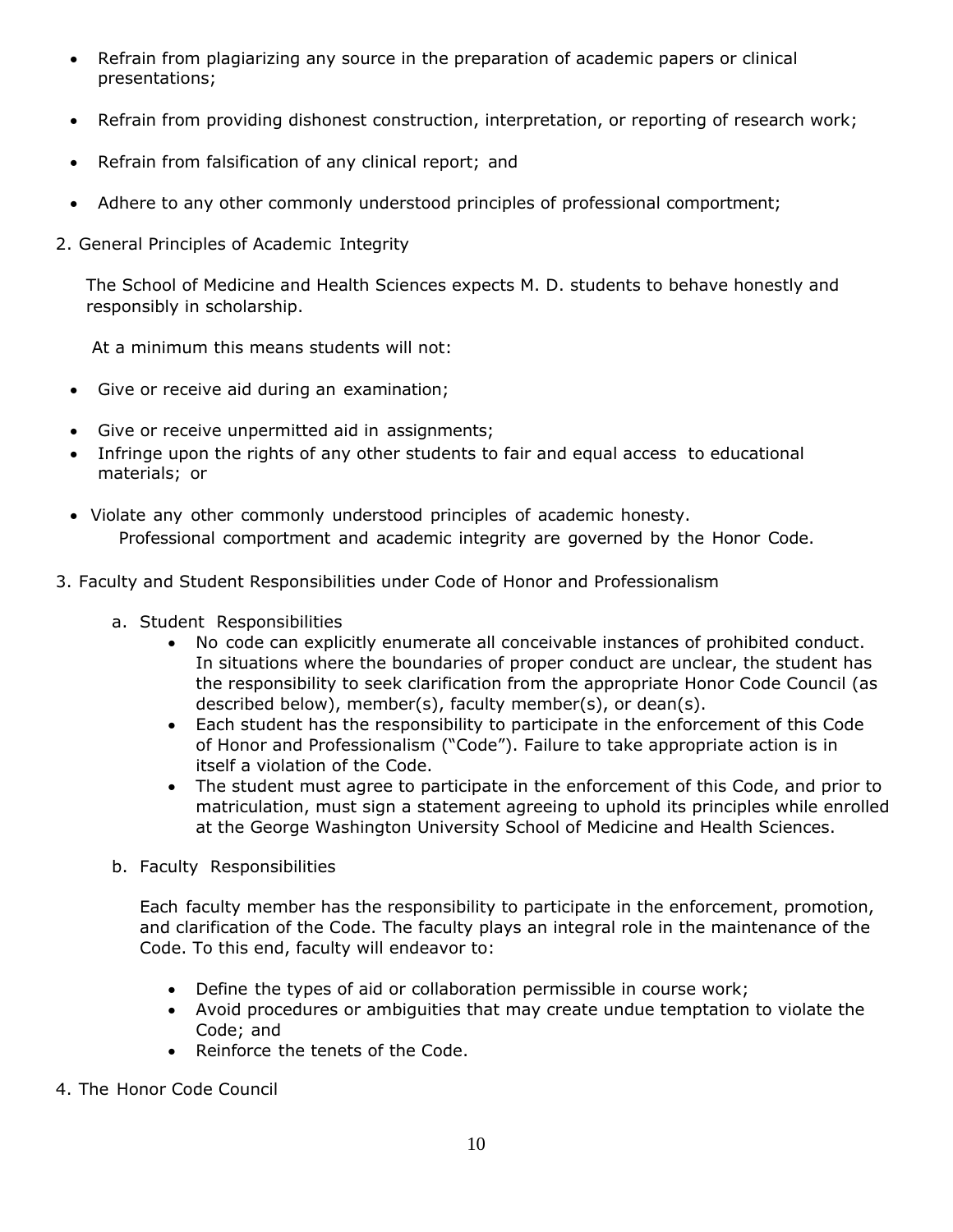The Honor Code Council (hereinafter the "Council") shall consist of six faculty members and twelve students. Each year's class shall be represented by three students. These students shall be nominated by the existing Council and approved by the dean. The faculty shall be selected by the Chair of the Medical Student Evaluation Committee and approved by the dean. The Chair of the Council, who shall be a member of the faculty, shall be appointed by the dean.

Members of the Council shall serve as resource persons for students and faculty. Furthermore, the Council as a whole shall be charged with the continued monitoring of the Honor Code system. It shall review all cases of alleged academic integrity violations that have been submitted to a Subcommittee on Honor and Professionalism in order to educate the academic community following the resolution of each case. It shall meet periodically during the academic year and report its findings to the MSEC, including suggested amendments to the Code. Members of the Council shall serve on a Subcommittee on Honor and Professionalism either to review an alleged violation of the general principles of academic integrity of the Code or to recommend sanctions in established cases of violations of academic integrity.

#### 5. The Process

Occasionally, a student's behavior, or pattern of behavior, may raise concerns as to the student's suitability to continue in the study of medicine. The process described below is intended to deal with behavior that may be unacceptable to the School of Medicine and Health Sciences or raise questions about the student's fitness for the practice of medicine, including violations to the Code.

The School of Medicine and Health Sciences is a community of scholars, not a courtroom. It shall not be strictly bound to the procedures set forth herein as though they were a criminal code. Neither are the individuals charged with evaluating student conduct bound by formal rules of evidence. They may consider any information that they deem relevant and trustworthy, including a student's entire academic and disciplinary record. At his/her discretion, the dean may extend the deadlines set forth herein.

- a. When a problem with professional comportment or academic dishonesty regarding a student is perceived, the observer will communicate this concern to the dean. If the communication is verbal, it must be confirmed by a signed written statement or else it will not be pursued further. In a matter involving an alleged violation of the Honor Code, when a student, member of the faculty, or staff member observes something that appears to be a violation of the Honor Code, that person may: (i) consult with a member of the Council regarding the witness's observation in order to determine whether a written report should be made to the dean; and/or (ii) submit a signed written report of the alleged violation to the dean.
- b. Upon receiving such a communication, the dean will create a confidential file in which all documents pertaining to the matter will be placed. The contents of the file will be preserved for a period of time not less than five years from the date of separation or graduation from the School of Medicine and Health Sciences. Access to this file will be restricted to the student under consideration; the dean and his/her staff; the Subcommittee on Honor and Professionalism ("Subcommittee") if one is constituted; and attorneys for the University and student.
- c. The dean will notify the student in writing that s/he has received a communication from someone who perceives that the student has a problem with professional comportment or academic dishonesty. The notice will include a copy of these Regulations.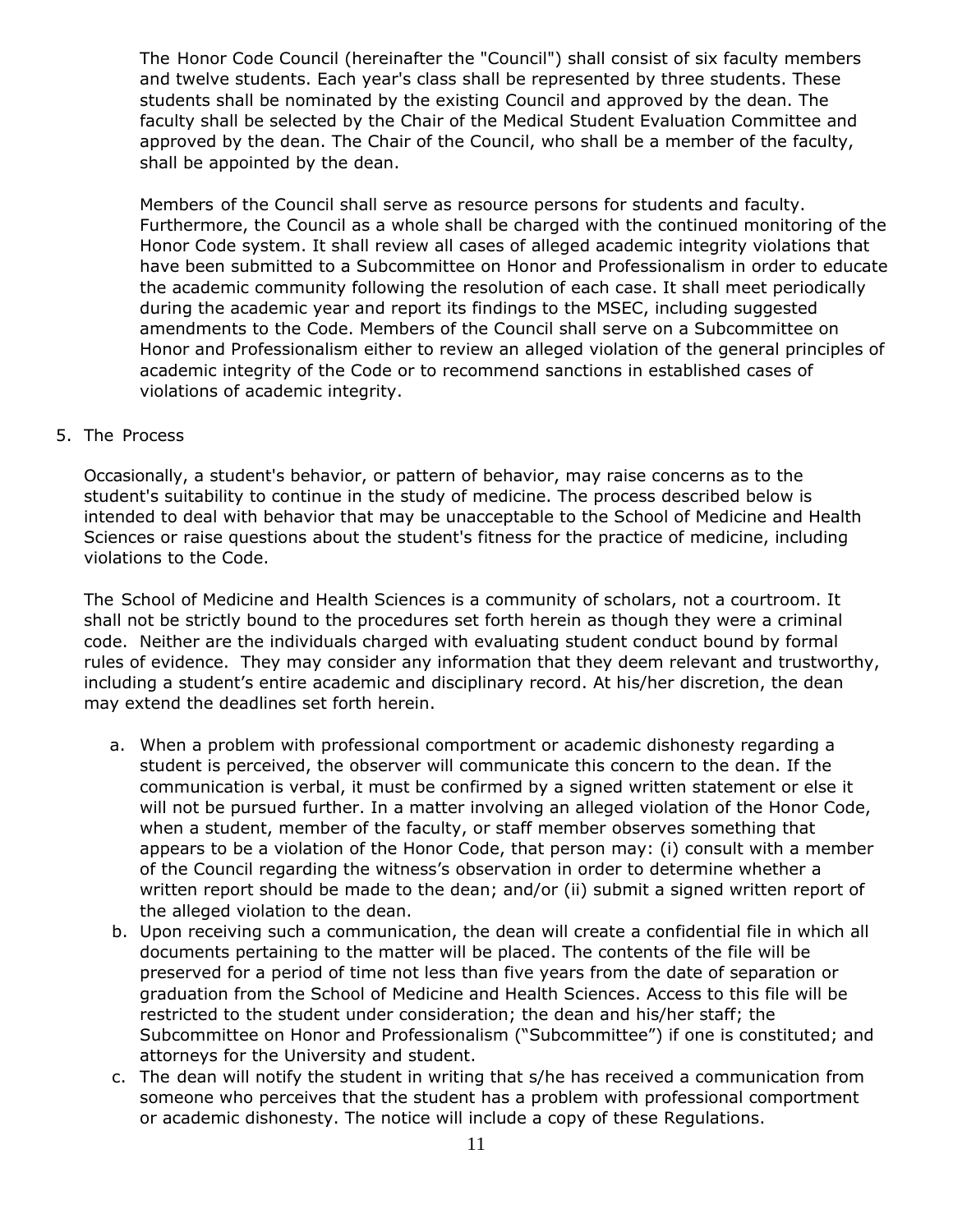- d. The dean will meet informally with the student as soon as possible. At that meeting, or as soon thereafter as possible, the dean may do one or more of the following:
	- i. Advise the student.
	- ii. Develop additional information through contacts with the student, his/her peers, faculty, professional consultants, and/or any other source deemed to have relevant information and make a decision not to pursue the matter further.
	- iii. Discuss with the Chair of the MSEC who determines whether or not the case should be referred to a Subcommittee.
	- iv. The nature of the concern will be shared with the Chair of the MSEC and the chair will decide if the concern is egregious enough to warrant suspension pending investigation and decision of the Subcommittee.
- e. The involvement of, and actions taken by, the dean may be continuing in nature. Subparagraphs (f) through (t) apply if the student is referred to a Subcommittee. The Subcommittee will consist of five members: (i) three faculty members who are members of the MSEC and/or Honor Council (2 members from one and one from the other); (ii) one student who is a member of the MSEC; (iii) one student who is a member of the Honor Council.
- f. The dean will notify the student by email of the composition of the Subcommittee. The student will be allowed five (5) calendar days from date that email notification was sent to object to any person's appointment to the Subcommittee. The reasons for such objection must be sent to the dean in writing. The dean will, at his/her sole discretion, determine whether an objection warrants the appointment of one or more different persons to the Subcommittee, who shall be selected as set forth in subparagraphs (e-i) or (e-ii) as applicable.
- g. The Subcommittee will investigate the allegation. The Subcommittee will review the student's confidential file and interview him or her. The Subcommittee also may gather and review other material, including, but not limited to, materials relating to prior comportment or academic dishonesty complaints, and interview any other person who the Subcommittee, at its sole discretion, has reason to believe may have relevant information to contribute.
- h. The student under review and/or the student's attorney or advisor may attend the information-gathering sessions. The information sessions will be recorded or transcribed. The executive session of the Subcommittee will not be recorded or transcribed. The method used is at the discretion of the Subcommittee. The student and/or his or her attorney or advisor may submit questions to be answered by persons interviewed by the Subcommittee, but the procedure regarding their questioning is left to the sole discretion of the Subcommittee, including whether the questions submitted by the student and/or the student's attorney or advisor will be asked to the persons interviewed. The student also may suggest persons to be interviewed by the Subcommittee, but the decision to interview such persons is left to the sole discretion of the Subcommittee. The student may speak on his/her behalf and may submit other material. The student's attorney or advisor may not speak. The materials and/or testimony to be considered and the weight to be given to them is left to the sole discretion of the Subcommittee. The information sessions should not become excessively legalistic and are not conducted as criminal or civil trials. The legal rules of evidence, including, but not limited to, those rules regarding relevancy, hearsay, and admissibility are not applicable and the criminal and/or civil standards of due process are not controlling. The student and the student's attorney or advisor cannot be present when the Subcommittee meets in executive session.
- i. Meetings of the Subcommittee are confidential. Minutes of the Subcommittee will be placed in the student's confidential file upon the completion of the Subcommittee's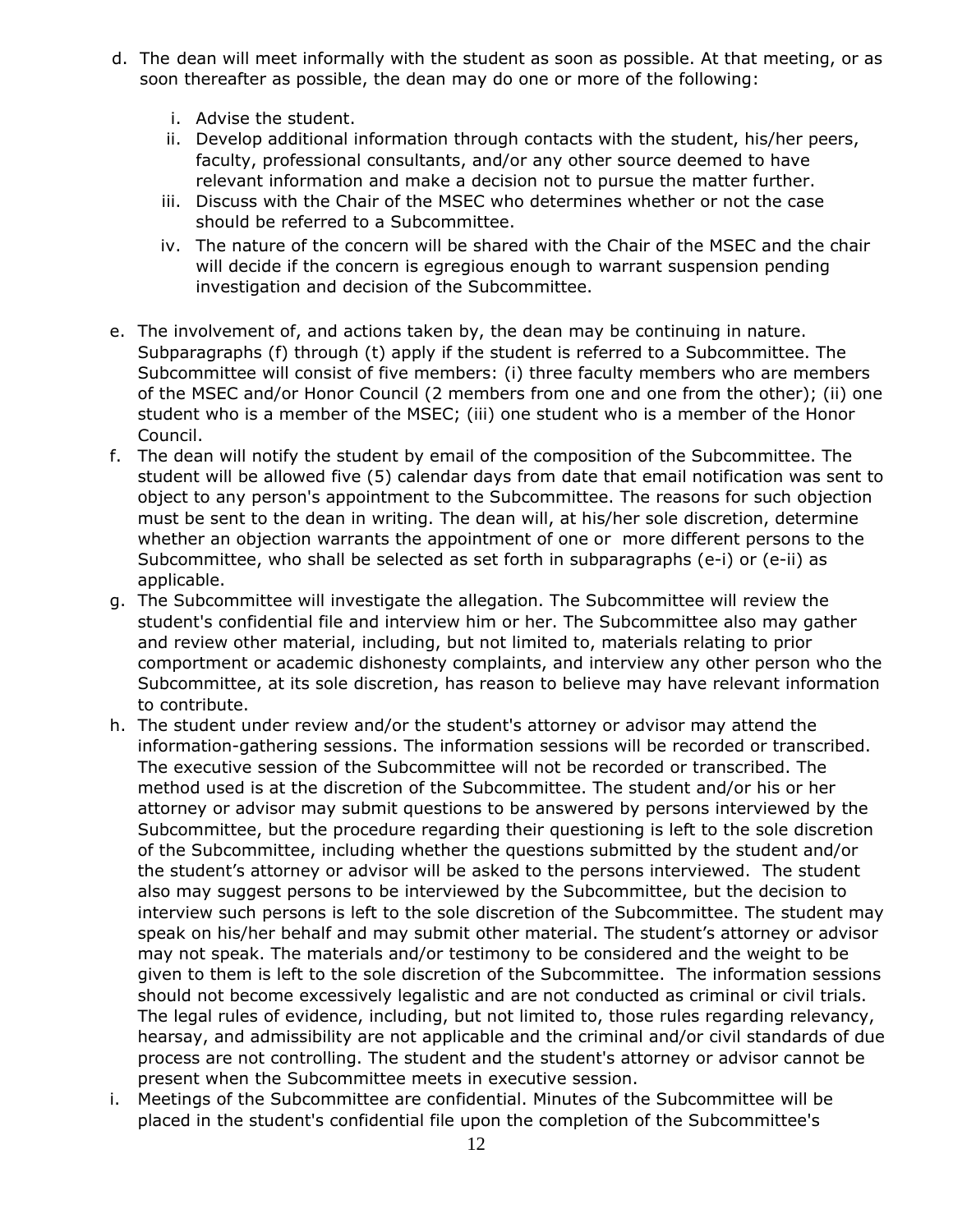review.

- j. The Chair and all members shall be required to be present for information gathering sessions. For follow-up sessions, one or more members may participate by telephone if necessary in the discretion of the chair.
- k. The Subcommittee will make a decision regarding whether the allegations of academic dishonesty or professional comportment have been substantiated by a preponderance of evidence (more likely than not) and what, if any, disciplinary action should be imposed. The decision will be in writing and shall include the Subcommittee's findings and the basis for its decision(s). There is no required format for decision(s). The content of the decision(s), including the nature and specificity of the findings and the basis for the decision(s) is left to the sole discretion of the Subcommittee. The decision(s) need not be unanimous, but must be supported by a majority of the Subcommittee members. The decision will be submitted to the dean.

In matters involving professional comportment disciplinary action may include, but is (are) not limited to, one or more of the following:

- i. Imposing conditions with which the student must comply in order to continue in the M.D. program;
- ii. Imposing a temporary suspension from the M.D. program and establishing conditions for remediation and return to the MD program with a notation of "suspension for professional comportment violation" be placed permanently on the transcript Dismissing the student from the M.D. program, with the notation of "dismissed for professional comportment violation" placed permanently on the transcript; and/or

In matters involving academic dishonesty, disciplinary action(s) may include but is (are) not limited to, one or more of the following:

- i. Awarding a score of 0% on the material (assignment, quiz, or exam) and a notation of "\*academic dishonesty" be placed on the permanent record.
- ii. Awarding a grade of F for the entire course, with a notation of "Failed the course for academic dishonesty" placed permanently on the transcript. The remedy, if any for failing a course will be decided by the MSEC, pursuant to Section E of these Regulations.
- iii. Dismissing the student from the M.D. program, with the notation of "dismissed for academic dishonesty" placed permanently on the transcript.

The Subcommittee must agree by a majority vote that any finding of an Honor Code violation or professional comportment infraction is supported by a preponderance of the evidence (more likely than not).

- l. The student shall have fifteen (15) calendar days from the date on which the student is notified in writing of the Subcommittee's decision, within which to appeal the decision of the Subcommittee. If the decision of the Subcommittee is to dismiss the student, the student may appeal to the VP/Dean. If the decision of the Subcommittee is anything other than dismissal, the student may appeal to the Sr. Assoc. Dean. The appeal must be in writing and submitted to either the VP/Dean or Sr. Assoc. Dean (as the case may be). Failure to appeal the decision shall be deemed a waiver of any and all rights to challenge the Subcommittee's decision and shall be deemed an acceptance of the same.
- m. The VP/Dean or Sr. Assoc. Dean will review the student's confidential file, the decision of the Subcommittee, and any other information that he/she deems relevant. The VP/Dean or Sr. Assoc. Dean may, at his/her discretion, interview any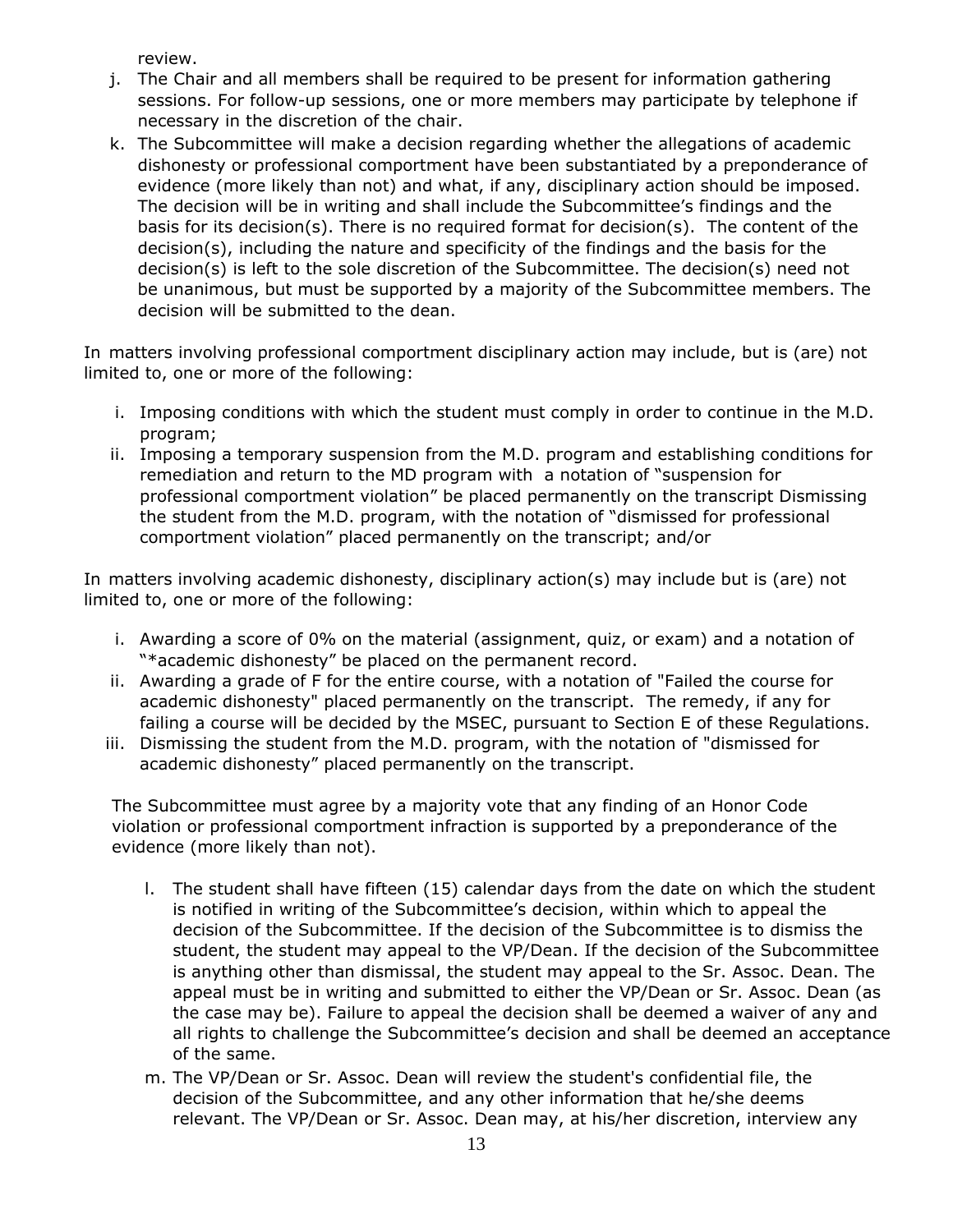of the witnesses who appeared before the Subcommittee, including the student, and any members of the Subcommittee, prior to making his/her determination regarding the appeal.

- n. The VP/Dean or Sr. Assoc. Dean will take whatever action s/he deems appropriate, including remanding the matter back to the Subcommittee, imposition of conditions for continuation in the M.D. Program, suspension (and/or dismissal from the M.D. program if the appeal is to the VP/Dean). The VP/Dean or Sr. Assoc. Dean will inform the student in writing of his/her decision.
- o. The VP/Dean or Sr. Assoc. Dean will make his/her decision on the written record of the proceedings. His/her decision shall be final.
- p. Should a final decision not be completed in a matter involving academic dishonesty before the date on which grades are submitted, the notation "Incomplete" will be recorded for the student in that course(s) until the charges have been fully adjudicated.
- q. If the student voluntarily withdraws from the institution prior to completion of the review process, the following notation will be placed on his or her transcript: "Withdrew pending review of allegation of academic dishonesty [professional comportment infraction] and prior to complete review and determination."
- r. Holds will be placed on transcripts between the initiation and conclusion of proceedings involving professional comportment or academic dishonesty. Only the dean or his/her designee may grant an exception.
- s. At any time during the process, if the student in question is accompanied by an attorney, the University will have its attorney present. The student, therefore, is required to inform the dean five (5) days in advance of the hearing if counsel is to be present.

## **Reason for Policy/Purpose**

Regulations for the M.D. candidates for the Class of 2018 and Beyond

## **Who Needs to Know This Policy**

All students, residents, fellows, faculty, and staff of the School of Medicine and Health Sciences

### **Contact**

Associate Dean for Student Affairs

# **Who Approved This Policy**

Executive Committee of the SMHS Faculty Assembly June 27, 2017

*The Regulations for M.D. Candidates is also available on the SMHS website: <http://smhs.gwu.edu/academics/md/current-students/policies>*